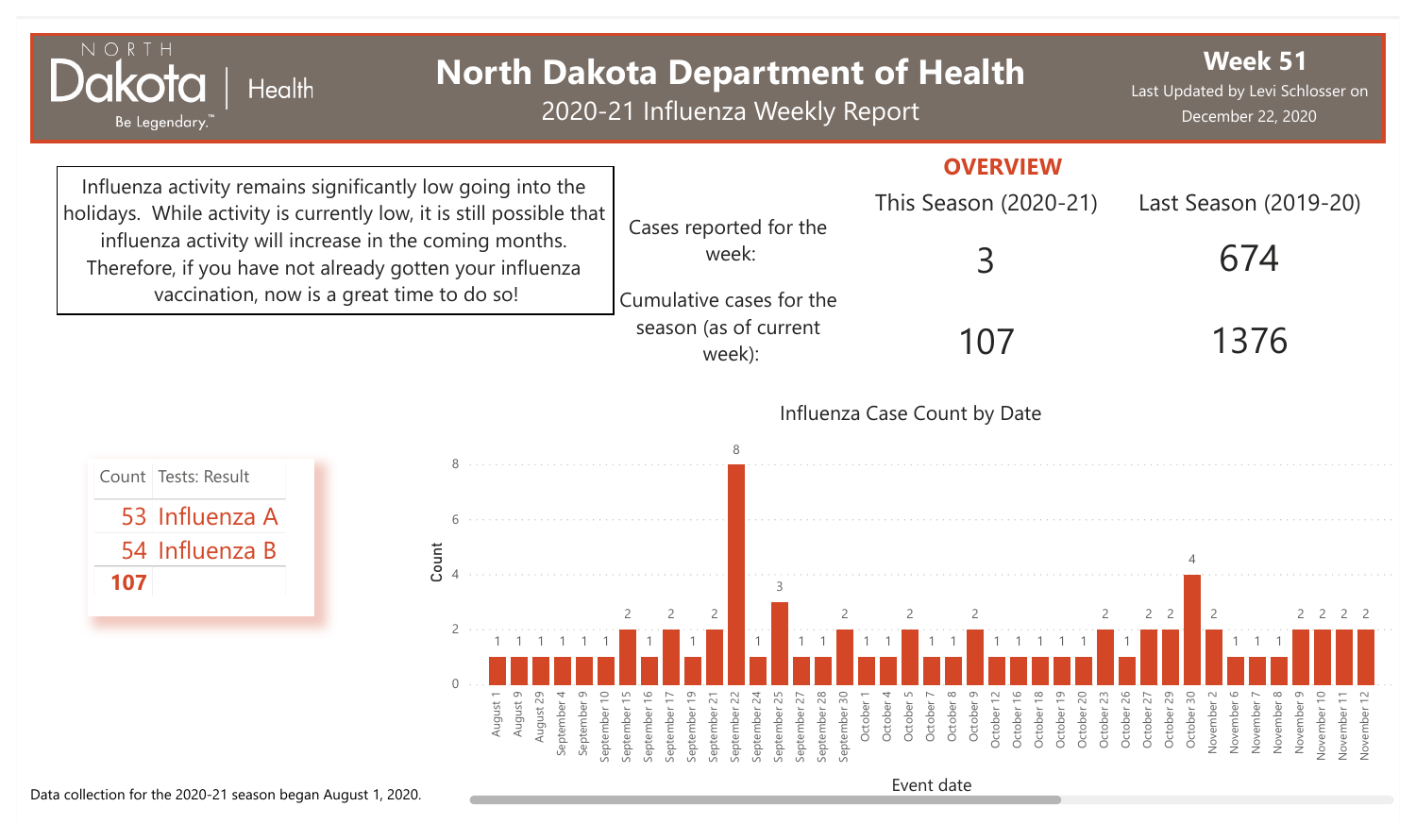

## **North Dakota Department of Health**

2020-21 Influenza Weekly Report

### **DEMOGRAPHICS**

Laboratory-confirmed influenza is a reportable disease in North Dakota. Influenza "cases" include people that have tested positive for influenza in a healthcare setting. It does not include people with influenza who did not seek healthcare, or who were diagnosed without a lab test, which is common. The true number of people with influenza in North Dakota is underrepresented, but case data allows us to see where and in what populations influenza is circulating. It also provides context regarding how the current season compares with previous seasons. Find more information about cases on

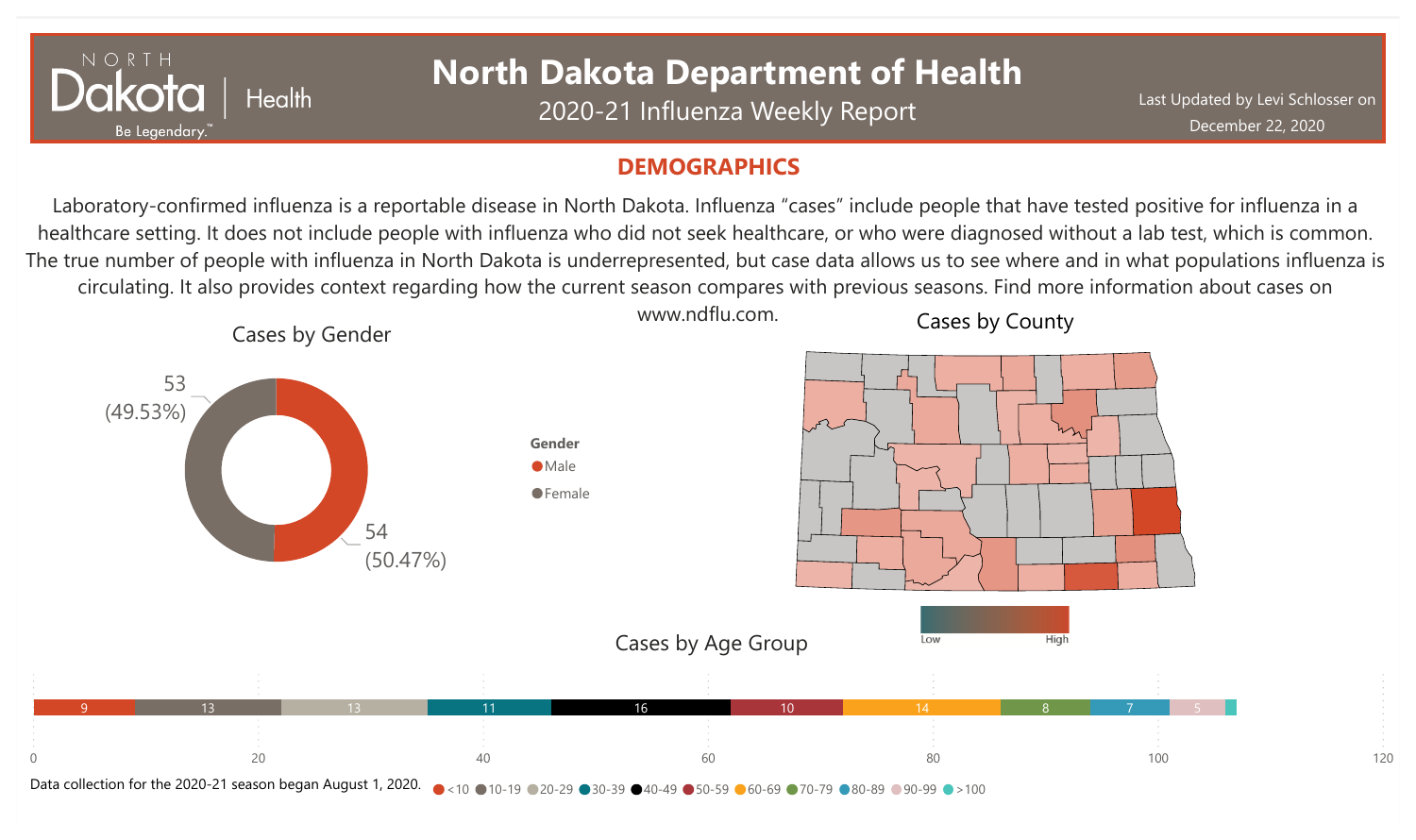## **North Dakota Department of Health**

2020-21 Influenza Weekly Report

Last Updated by Levi Schlosser on December 22, 2020

#### **OUTBREAKS**



## **DEATHS**

Data on pneumonia and influenza deaths is obtained from Vital Records and based on the cause of death listed on the death certificate.

#### Influenza and Pneumonia Related Deaths by Week



During the influenza season, influenza outbreaks are common anywhere people gather, including schools, child care centers, and health care facilities. Outbreaks of influenza or influenza-like illness may be reported to the NDDoH. The following outbreaks have been reported this season:

## **HOSPITALIZATIONS**

NORTH

**lakota** 

Be Legendary

**Health** 

Influenza hospitalization information is collected via daily aggregated reports to the NDDoH. Because this surveillance methodology is new, hospitalization numbers this year may not be comparable to previous years.

#### Influenza Hospitalizations, by Date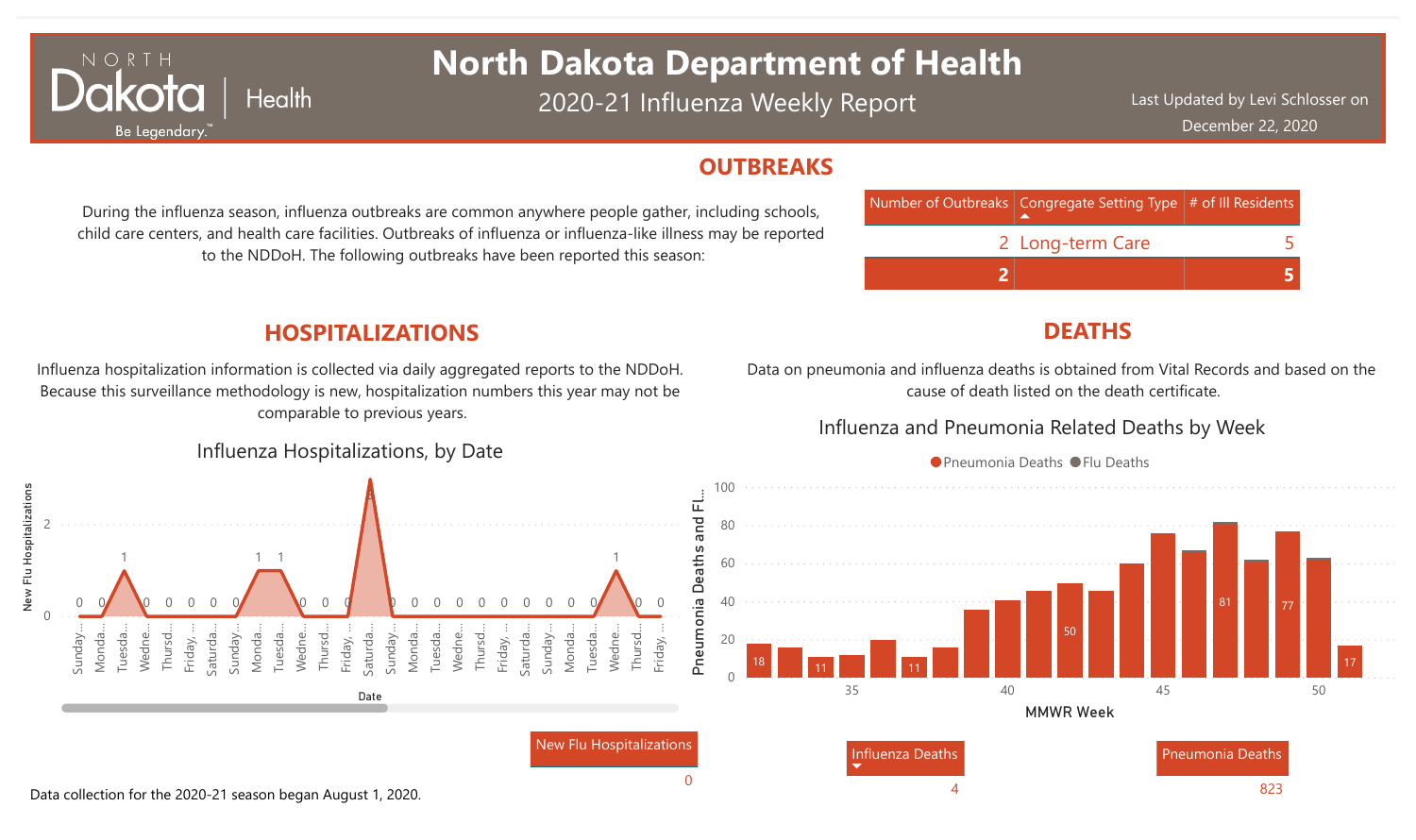## $N$   $\bigcirc$   $R$ **Health** Be Legendary.

## **North Dakota Department of Health**

2020-21 Influenza Weekly Report

Last Updated by Levi Schlosser on December 22, 2020

## **OUTPATIENT INFLUENZA-LIKE ILLNESS (ILI) SENTINEL LABORATORY DATA**

The NDDoH participates in the national U.S. Outpatient Influenza-like Illness Surveillance Network (ILINet). Data from participating outpatient providers in North Dakota are pooled to create a state-wide estimate for the weekly percent of healthcare visits due to influenza-like illness (ILI). Patients presenting with a fever of 100ºF or greater and a cough and/or sore throat are considered to have ILI. For more information on state and national ILINet data, see FluView [Interactive](http://fluview%20interactive/)



The NDDoH receives influenza and RSV testing data from participating sentinel laboratories across the state. The total number of positive tests and the total number of tests conducted are reported and used to create a state-wide percent positivity statistic. For influenza, percent positivity of 10% or greater indicates "season level" influenza activity.



Data collection for the 2020-21 season began August 1, 2020.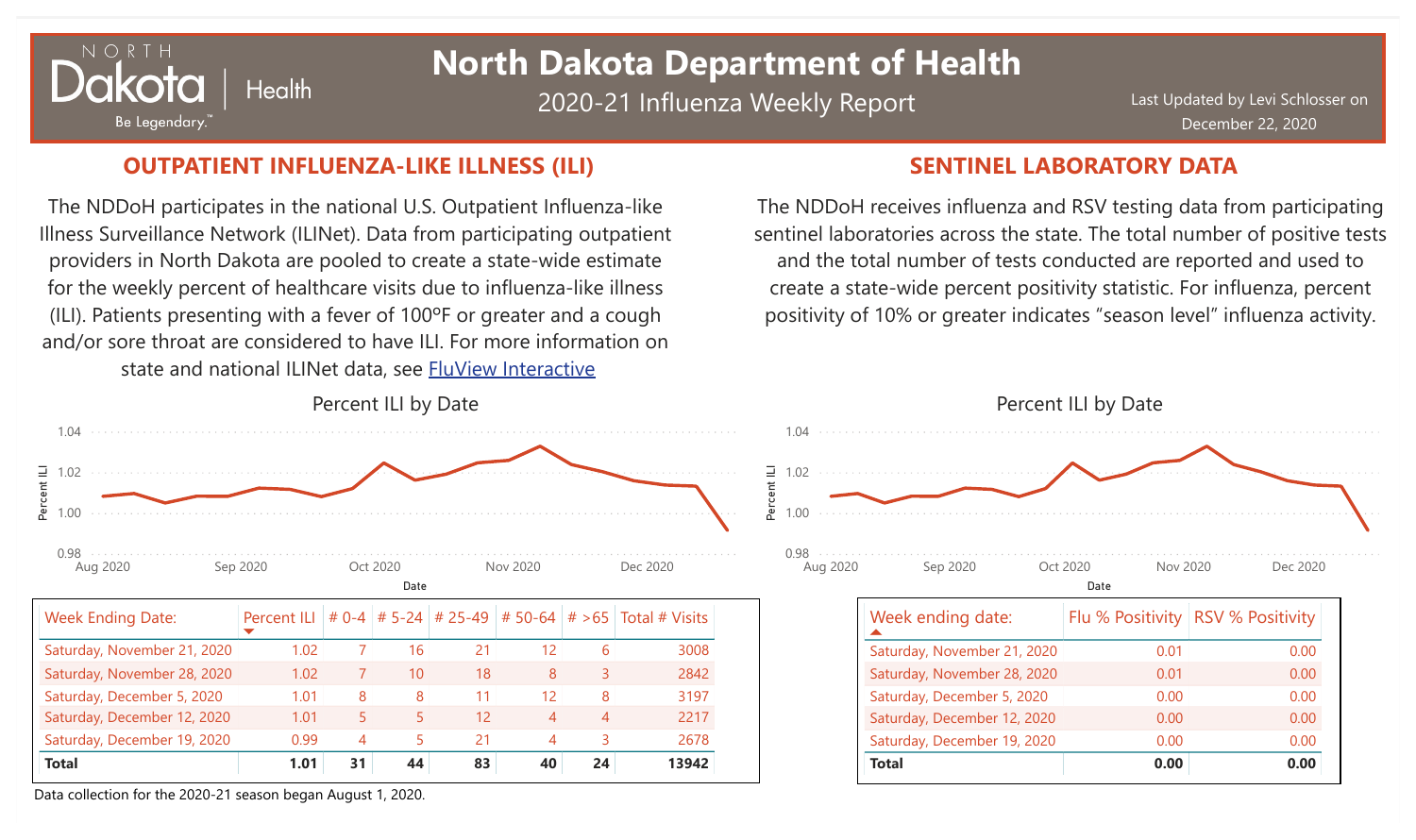

# **North Dakota Department of Health**

2020-21 Influenza Weekly Report

ENDDATE\_1 TotalEnrollment TotalAbsen

## **SCHOOL ABSENTEEISM**

During the influenza season, increases in school absenteeism data can be used as an early indicator for influenza circulation. The NDDoH received absenteeism data from a majority of schools in the state. Data here include absences for all reasons.

Percent of Students Absent from School



Data collection for the 2020-21 season began August 1, 2020.

**Morbidity season** 2016-2017 2017-2018 2018-2019 2019-2020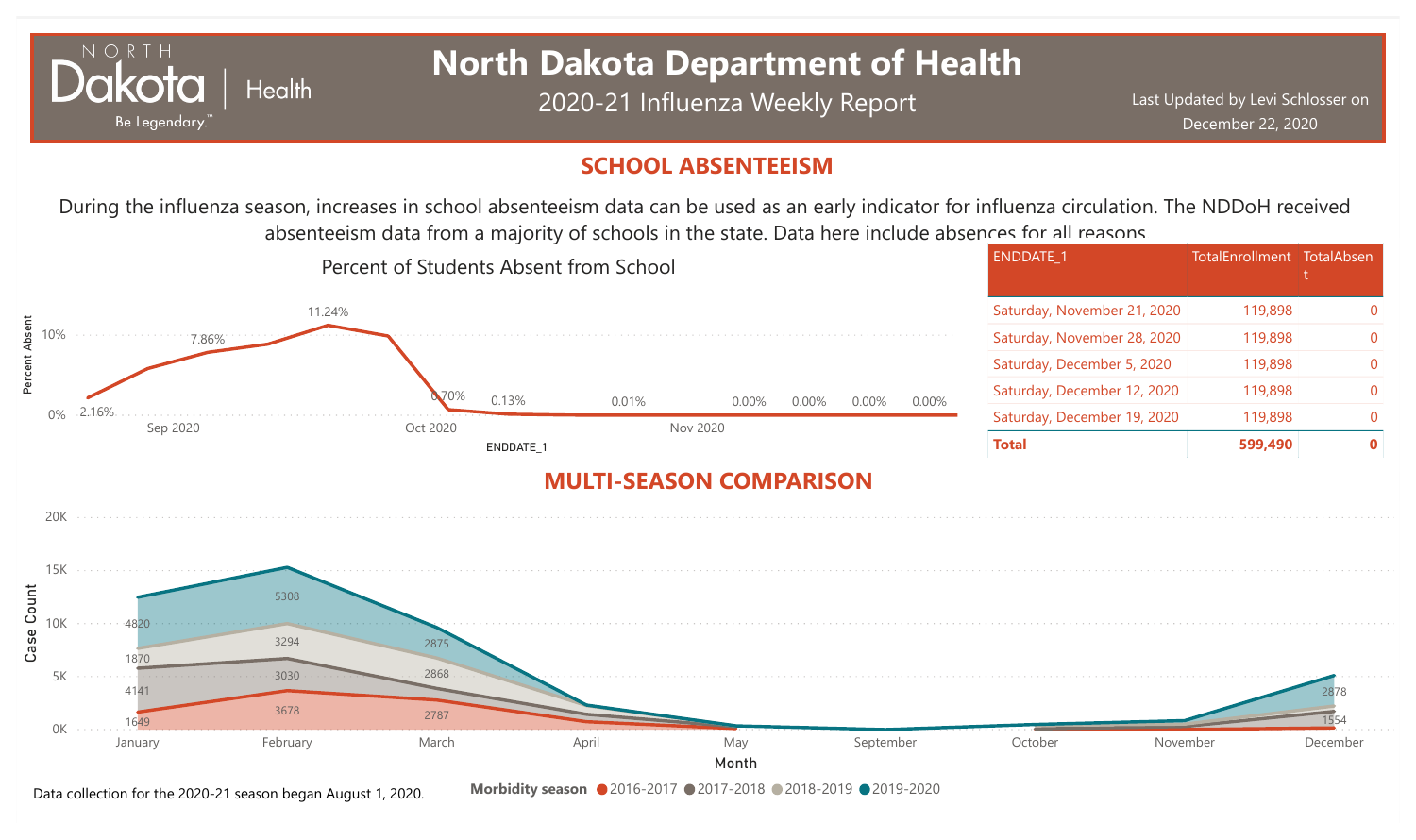## **North Dakota Department of Health Health**

DOSES

NORT

Be Legendary.

2020-21 Influenza Weekly Report Data collection for the 2020-21 season began August 1, 2020.

Last Updated by Levi Schlosser on December 22, 2020

#### 0K 10K 20K 30K WEEK32 WEEK33 WEEK34 WEEK35 WEEK36 WEEK37 WEEK38 WEEK39 WEEK40 WEEK41 WEEK42 WEEK43 WEEK44 WEEK45 WEEK46 WEEK47 WEEK48 WEEK49 WEEK50 0K 0K 0K 1K 5K 9K 14K 24K 31K 36K 36K 28K 23K 13K 10K 9K 5K 5K 4K

WEEK

## **VACCINATION RATES BY AGE**

NDIIS data can also be used to estimate the percent of North Dakotans in each age group that have received an influenza vaccination so far this season. For week 49, the age group with the highest rate is adults 65 years or older, with 48.4%. The age group with the lowest vaccination rate is 19-49 year-olds, with only 17% coverage.



## **VACCINATION DOSES ADMINISTERED**

The North Dakota Immunization Information System (NDIIS) provides information on vaccines given in North Dakota. Vaccines given to children 18 and younger are required to be

entered into the NDIIS, while vaccines given to adults 19 and older are often entered into the NDIIS, there is no requirement for reporting for adults. Many immunization providers in North Dakota have established an electronic connection with the NDIIS, allowing all vaccinations administered by that provider site to be sent to the NDIIS automatically.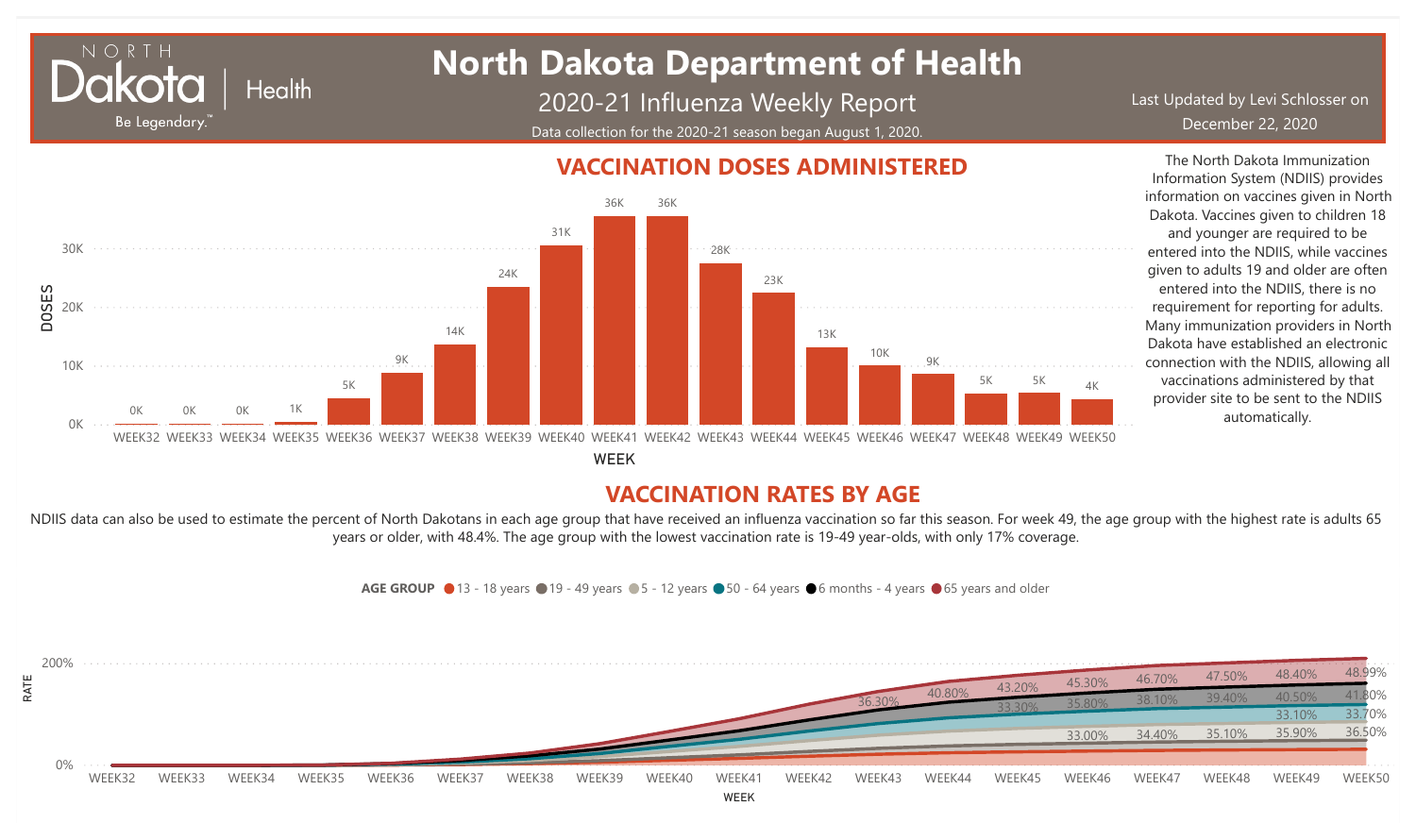## **VACCINATION DOSES ADMINISTERED**

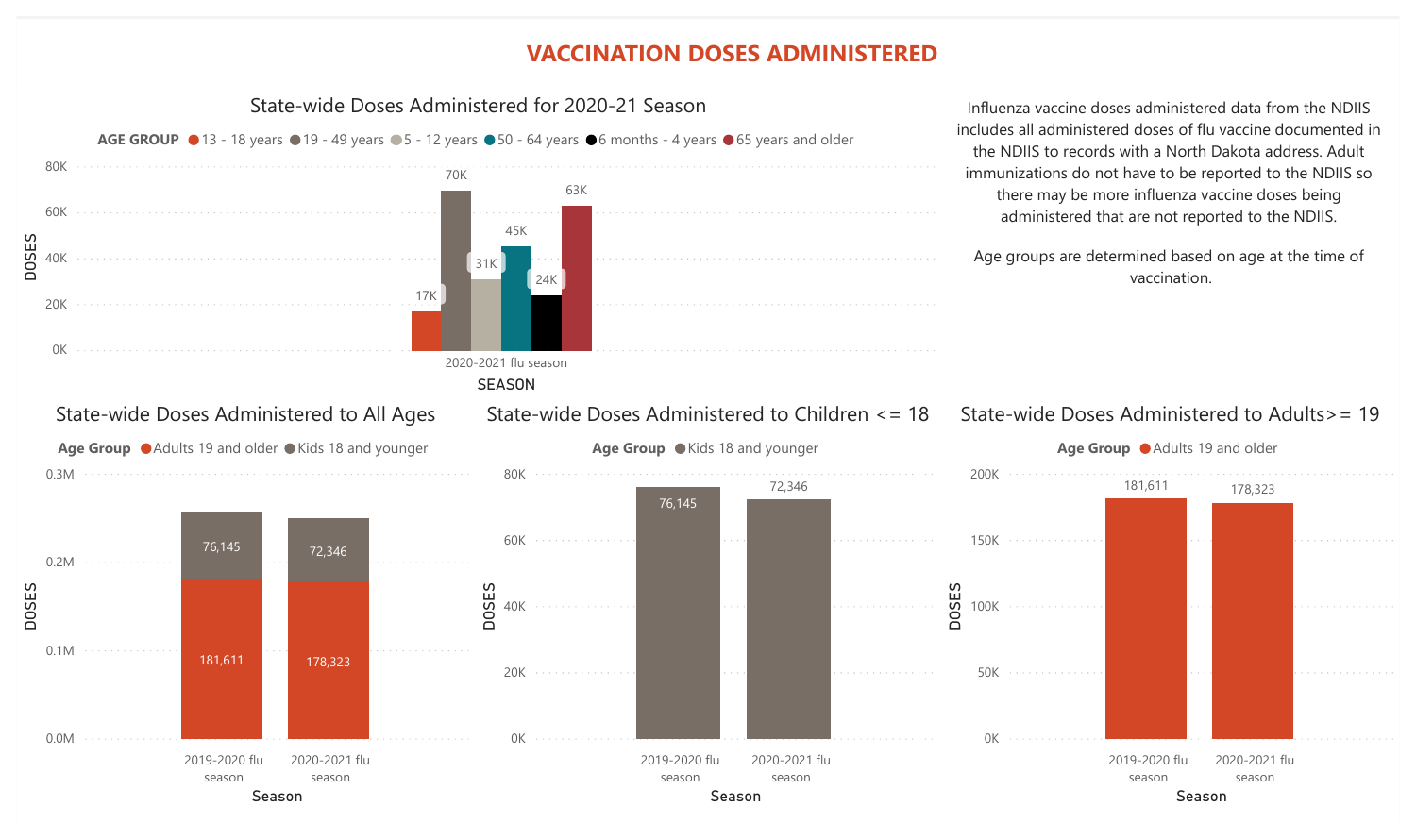## County-level Doses Administered for the 2020-21 Season

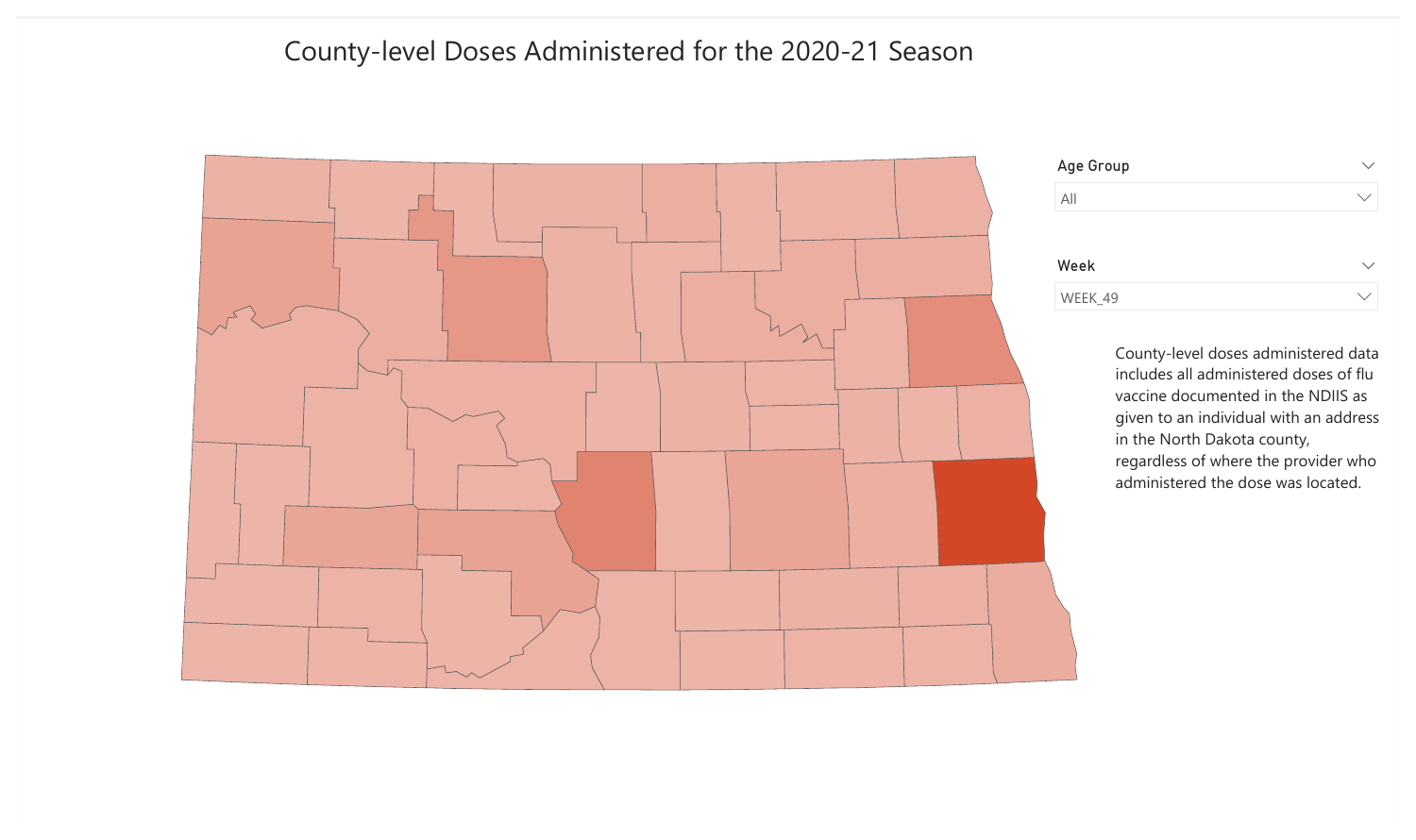## **FLU COVERAGE RATES**

#### State-wide Flu Coverage for 2020-21 Season